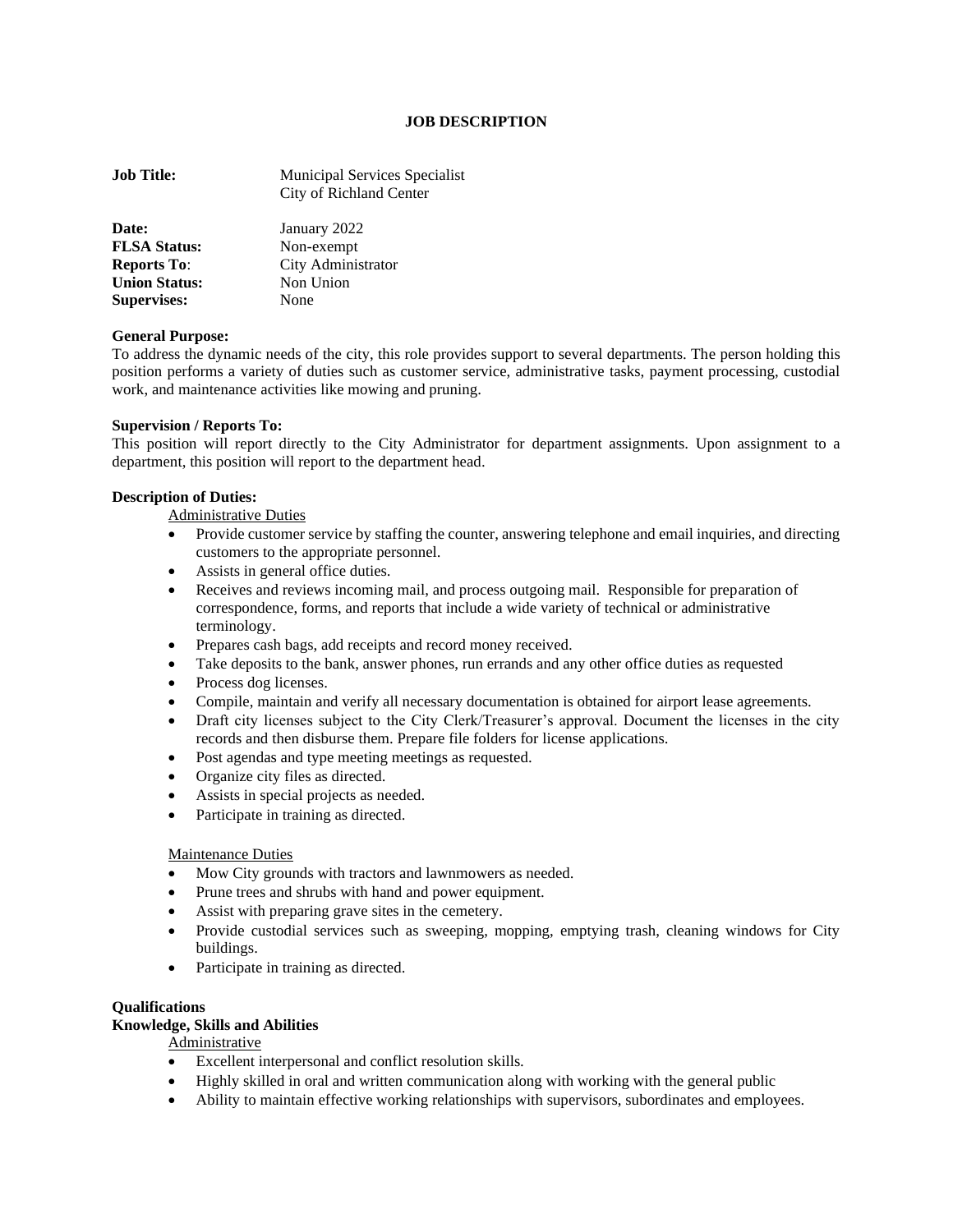- Type 40-50 w.p.m. desirable
- Practical working knowledge of office equipment such as: copy machine, fax machine, calculator and phone system.
- Good knowledge in working with computers including Microsoft word, excel and publisher.
- Has some knowledge and background with accounting / bookkeeping
- Is able to work independently with limited oversight.
- Must have a valid driver's license.

## Maintenance

- Knowledge of methods, techniques, and equipment used in grounds and facility maintenance.
- Ability to operate parks and grounds equipment and machinery such as mowers, backhoe, skid steer and others.
- Knowledge of forestry, horticulture, and landscaping skills.
- Ability to lift up to 75 pounds.
- Must have a valid drivers license with a clean record for the past three years. Preference given to those with CDL endorsement.
- Common electrical and carpentry skills.
- Knowledge of cemetery operations.

# **Experience and Training**

- Must have a High School Diploma or GED; 1-2 years vocational experience and 2 or more years of related work experience. In evaluating candidates for this position, the City may consider a combination of education, training and experience which provides the necessary knowledge, skills and abilities to perform the duties of the position.
- Possession of a valid driver's license. CDL endorsement highly preferred.

# **Mathematical Ability**

- Ability to add, subtract, multiply, divide, and calculate decimals and fractions.
- Ability to compare, count, differentiate, measure and/or sort data and information.
- Ability to classify, compute, tabulate, and categorize data.

## **Judgment and Situational Reasoning**

- Ability to apply situational reasoning ability by exercising judgment in situations involving the evaluation of information against measurable criteria.
- Ability to use function reasoning development in the performance of semi-routine functions involving standardized work with some choice of action.
- Ability to work independently.

## **Physical Requirements**

- Ability to coordinate eyes, hands, feet, and limbs in performing coordinated movements in operating educational aids, office equipment, and machinery.
- Ability to exert moderate to high effort in sedentary to heavy work, including stooping, kneeling, crouching, and reaching. Ability to handle, finger and feel. Ability to lift and carry up to 75 lbs.
- Ability to recognize and identify degrees of similarities and differences between characteristics of colors, forms, sounds, odors, textures etc. associated with objects, materials and ingredients.
- Ability to operate a motor vehicle and other machinery.

## **Environmental Adaptability**

• Ability, in regard to environmental factors such as temperature variations, noise, disease, and/or dust, to work under moderately safe and comfortable conditions.